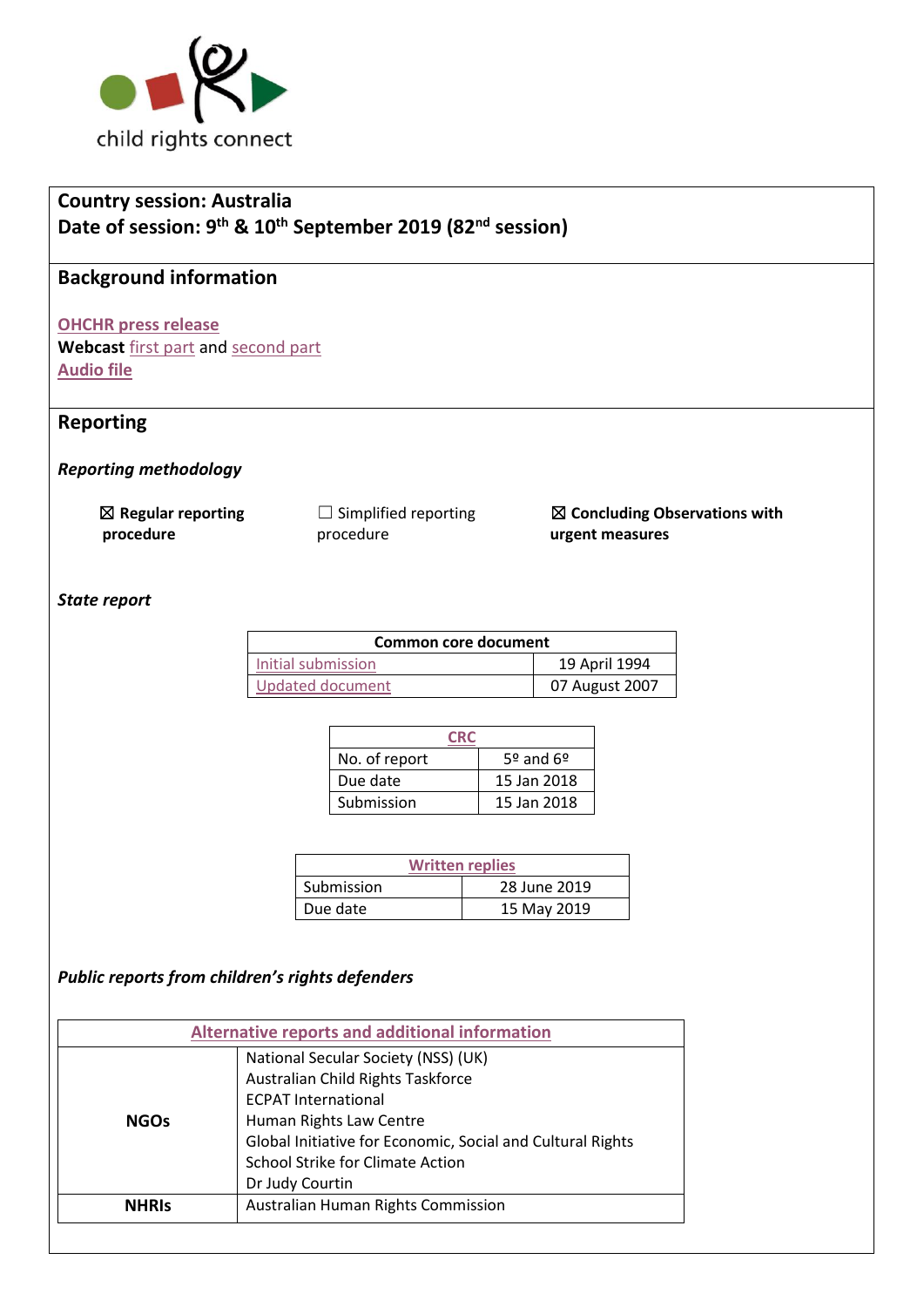

#### **State delegation**

The [delegation of Australia](https://tbinternet.ohchr.org/_layouts/15/treatybodyexternal/Download.aspx?symbolno=INT%2fCRC%2fLOP%2fAUS%2f37001&Lang=en) consisted of representatives of the Attorney-General's Department, the Department of Social Service, the National Indigenous Australians Agency, the Department of Health, the Department of Education, the Department of Home Affairs, the Department of the Prime Minister and Cabinet, the Department of Defence, the Royal Australian Navy, the Department of Foreign Affairs and Trade, and the Permanent Mission of Australia to the United Nations Office at Geneva Andrew Walter, First Assistant Secretary, Integrity and Security Division, Australia's Attorney-General's Department.

## **Committee's Task Force members**

| Country                   |
|---------------------------|
| Samoa                     |
| <b>Russian Federation</b> |
| Zambia                    |
| <b>Barbados</b>           |
|                           |

#### **Dialogue description**

#### I. Character of the dialogue

The atmosphere of the dialogue was cooperative, and an in-depth discussion took place. The large and multisectoral delegation covered most of the questions asked by the Committee.

- II. Main issues discussed:
- **Data collection:** the Committee asked if the Office of the National Data Commissioner covered all the areas of the Convention and if such data was disaggregated. They also wanted to know if this data covered vulnerable groups and at to which extent was it shared. The delegation explained that Australia was supported by sophisticated data agencies and was committed to collecting data on children across a wide range of indicators to identify opportunities for early and effective interventions and to improve policymaking. Significant work had been carried out on data disaggregation to identify vulnerable cohorts of children. Regarding data on violence against children, in December 2018, the Government had decided to fund the first national child maltreatment study to examine various kinds of abuse and domestic violence. It would study the impact of abuse over the course of children's lives, including on suicide attempts. The Government was bound by privacy related obligations, which were taken into consideration when deciding what data was made public and how.
- **Mental health:** the Committee is seriously concerned that the number of children with mental health problems is increasing and, while welcoming the adoption of the 2017 Fifth National Mental Health and Suicide Prevention Plan, is concerned that it insufficiently includes child-specific measures. The Committee asked the delegation if they had any work being carried out to identify the causes of the increase of children suicide in Australia. The delegation said there is not a single reason to explain suicide; it's a complex reason. On the causes, the government has supported research financially including a project on evaluating youth health, emergencies departments and digital intervention to develop a better practice. Moreover, 503 million dollars had been allocated in the last budget to expand mental health services for young people, strengthen indigenous suicide prevention, and provide early childhood and parenting support. The Government had also provided 125 million dollars over the next 10 years to support research on suicide prevention, including a project that would look at culturally safe intervention services for Aboriginal and Torres Strait Islander youth.
- **Definition of the child:** the Committee sought clarifications on, andand whether measures had been taken to eliminate, any exception to the minimum age of marriage of 18 for girls and boys. The delegation explained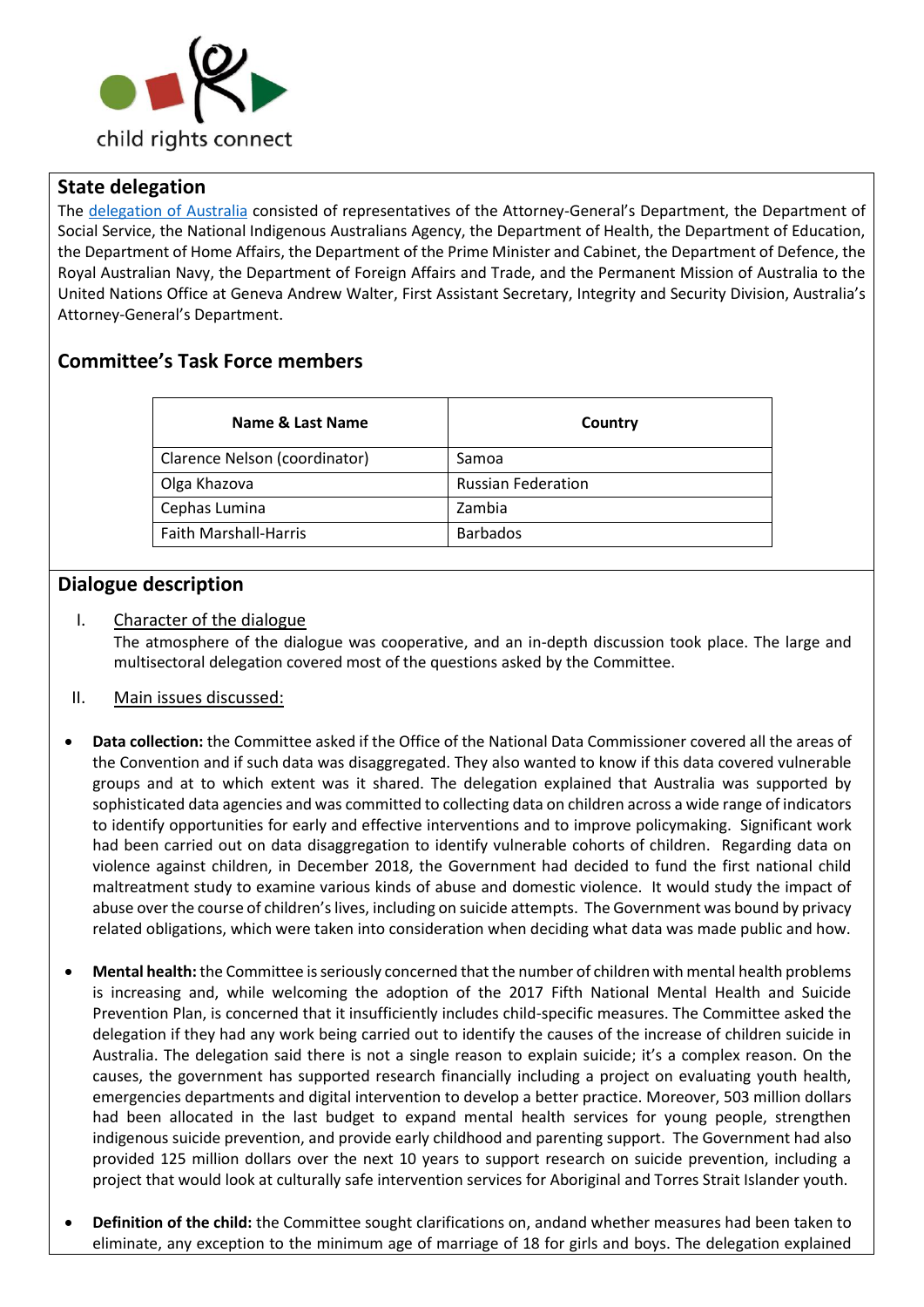

that the minimum age of marriage was 18 however, it was possible for a child between the age of 16 and 18 to petition a court to obtain the right to marry.

- **Birth registration**: the Committee noted that there was a marked difference between birth registration rates between Aboriginal and Torres Strait Islander children and the general population. Could the Government consider abolishing the fees and penalties related to birth registration? The delegation explained that the government had taken steps to help indigenous families register children at birth, in some cases providing them with free registration services and having officers travel to communities to conduct the registration. Telephone services had been set up, and liaison offices created in hospitals, to foster birth registration.
- **Administration of child justice:** the Committee said that it was concerning that issues that had been raised in previous concluding observations had not been addressed. In that regard, the experts asked if the age of criminal responsibility had been raised from 10 years old to 14; the internationally accepted level. Andrew Walter, Australian Attorney-General's Department, said that the Council of Australian Governments had created a working group tasked with considering raising the age of criminal responsibility. This working group would produce a report by November 2019. Without speculating on the work of the Working Group and the decision of the Council, it should be noted that, if the Council decided to recommend raising the age of criminal responsibility, each state and territory would have to adopt legislation to enact that change. Legislation would have to be adopted at the Commonwealth of Australia level as well, to amend Commonwealth criminal offences laws.
- **Impact of climate change on the rights of the child:** the Committee expressed its concerned about the State party's position that "the Convention does not extend to protection from climate change". The Committee emphasises that the effects of climate change have an undeniable impact on children's rights, and it was absurd to say that climate change was not linked to children's rights. The Committee asked what progress had been made towards the goals of the Paris Climate Change agreement in Australia and how were children involved in the design of climate-change policy. The Committee had heard from the children of the country, and they had several questions about this matter, for example about the measures taken to reduce the level of CO2. The delegation explained that the Government is addressing climate change-related issues in a variety of fora, including the upcoming Climate Action Summit set to start on 23 September 2019 in New York. He said Australia is engaged in discussions around climate change and that, regarding the last strikes, the Government supported the rights of all people, including children, to peaceful assembly and their freedom of association. At the same time, the Government is committed to promote school attendance for all children to ensure they did not fall behind.

## **Recommendations of the Committee**

In its Concluding [Observations,](https://tbinternet.ohchr.org/_layouts/15/treatybodyexternal/Download.aspx?symbolno=CRC%2fC%2fAUS%2fCO%2f5-6&Lang=en) the Committee drew attention to the need for urgent measures concerning the following areas:

• **Protection from violence:** the Committee urges the State party to review the action plans of the National Framework and the National Plan to prioritize implementation of key prevention measures and responses to violence against children; to establish a comprehensive standard with regard to intervention in cases of child sexual abuse, multi-agency measures and appropriate therapeutic services to avoid secondary or retraumatisation of child victims; to review the National Redress Scheme , to disregard the Catholic church "deeds of release" for the victims and survivors of abuse by religious personnel who wish to pursue an independent and secular redress process; to provide child-specific therapeutic intervention to child victims of violence; to increase family violence prevention and responses related to Aboriginal and Torres Strait Islander children, including through the Indigenous Family Safety Programme; to review the National Framework and the National Plan to adequately address violence prevention against children with disabilities, and prohibit by law the sterilization of girls with disabilities without their prior consent.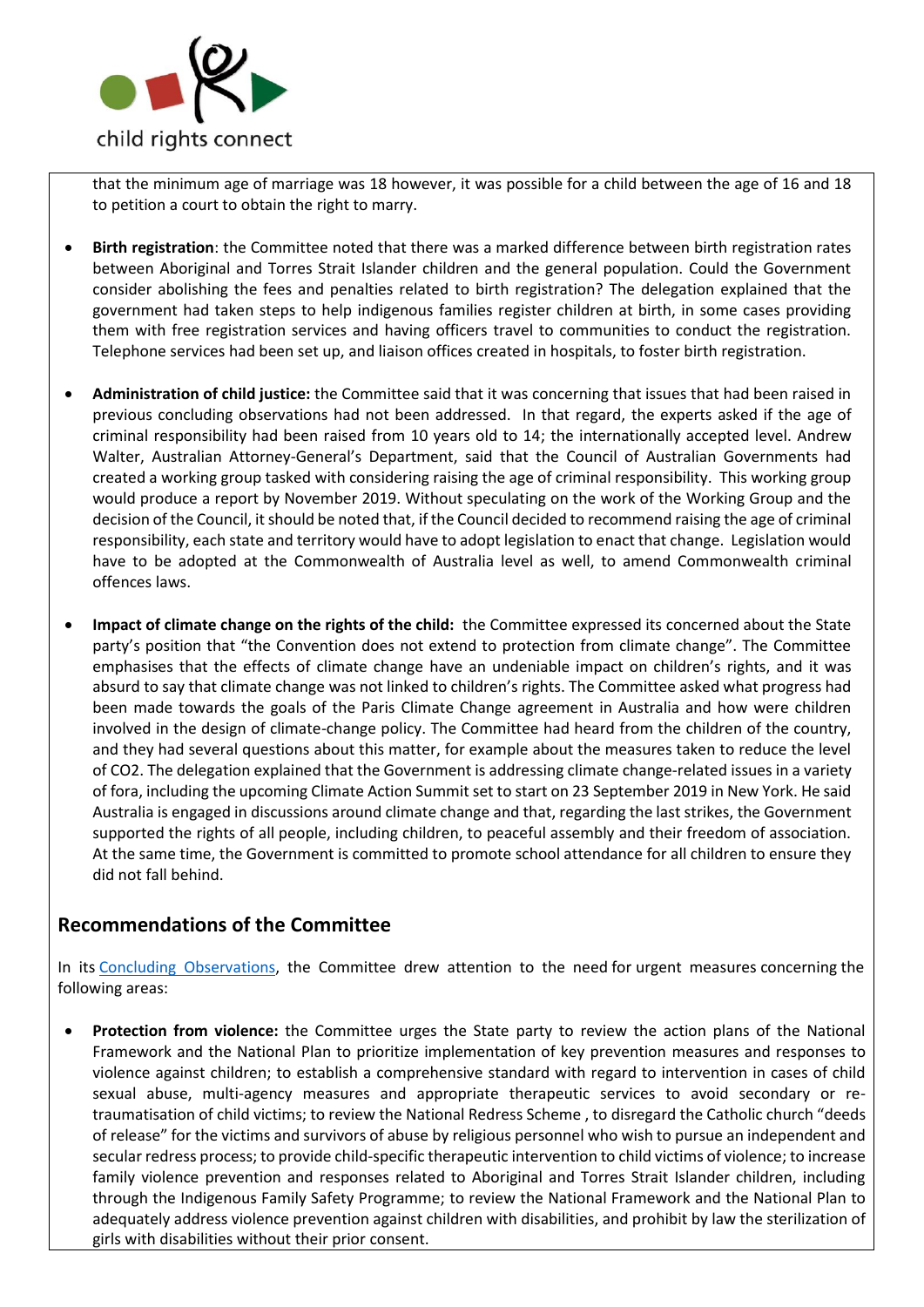

- **Alternative care:** the Committee urges the State party to strongly invest in prevention measures to avoid child removal; to harmonize and publicize the criteria for removal and placement of a child in alternative care across jurisdictions; to ensure the adequate resources to child protection services and alternative care and proper training of those working with and for children in alternative care; to invest in measures for Aboriginal and Torres Strait Islander children and communities, to provide adequate training to child protection carers on the rights and needs of children with disabilities to prevent their maltreatment and abuse; and to ensure that children in alternative care have access to the mental health and therapeutic services necessary for their healing and rehabilitation.
- **Mental health:** the Committee urges the State party to invest in addressing the underlying causes of children's suicide and poor mental health, improve mental health literacy for children to promote children's awareness and ensure that the Fifth National Mental Health and Suicide Prevention Plan has a clear child focus strategy; to prioritize mental health service delivery to children in vulnerable situations; to strengthen measures to ensure that the prescription of psychostimulant drugs to children with ADHD is used as a measure of last resort and only after an individualised assessment and that children and their parents are properly informed about the possible side effects of this medical treatment and finally, to increase the availability of online mental health services and web-based counselling, while making in-person mental health services child-friendly and accessible to children, including those under 14 years, throughout the territory of the State party.
- **Climate change:** the Committee urges Australia to ensure that children's views are taken into account in developing policies and programmes addressing climate change, the environment and disaster risk management and to take measures to reduce its emissions of greenhouse gases, establishing targets and deadlines to phase out the domestic use of coal and its export, and accelerate the transition to renewable energy, including by committing to achieve 100 per cent renewable energy in the electricity sector.
- **Asylum, refugee and children in situations of migration:** Australia was urged to immediately amend the Immigration (Guardianship of Children) Act 1946 (Cth) to create an independent guardian for children; to amend the Migration Act (Cth) to prohibit the detention of asylum seekers, refugee and migrant children; to amend the Migration and Maritime Powers Acts to ensure respect for the State party's non-refoulement obligations; to enact legislation prohibiting the detention of children and their families in regional processing countries; to ensure that the best interests of the child are a primary consideration in all decisions and agreements in relation to the reallocation of asylum-seeking, refugee or migrant children; to ensure that children who were detained in regional processing countries have access to adequate child protection, education and health services, including mental health; to review migration law and policies to withdraw disability as a criterion for immigration decisions; to implement durable solutions including financial and other support for all refugee and migrant children to ensure their early rehabilitation, reintegration and sustainable resettlement and to introduce adequate mechanisms for monitoring the wellbeing of children involved in asylum, refugee and migration processes.
- **Administration of justice:** the Committee urges Australia to raise the minimum age of criminal responsibility to an internationally accepted level; to immediately implement the 2018 recommendations of the Australian Law Reform Commission to reduce the high rate of indigenous incarceration; to explicitly prohibit the use of isolation and force, including physical restraints, as a means of coercion/discipline of children under supervision, promptly investigate all cases of abuse and maltreatment of children in detention and adequately sanction the perpetrators; to actively promote non-judicial measures, such as diversion, mediation and counselling, for children accused of criminal offences and the use of non-custodial sentences, such as probation or community service; in cases where detention is unavoidable, ensure that the children are detained in separate facilities and for pre-trial detention, that detention is regularly and judicially reviewed; to review its legislation to repeal mandatory minimum sentences to children in the Northern Territory and Western Australia; to ensure that children with disabilities are not detained indefinitely without conviction and their detention is regularly and judicially reviewed and to provide children in conflict with the law with information about their rights and how to report abuses.